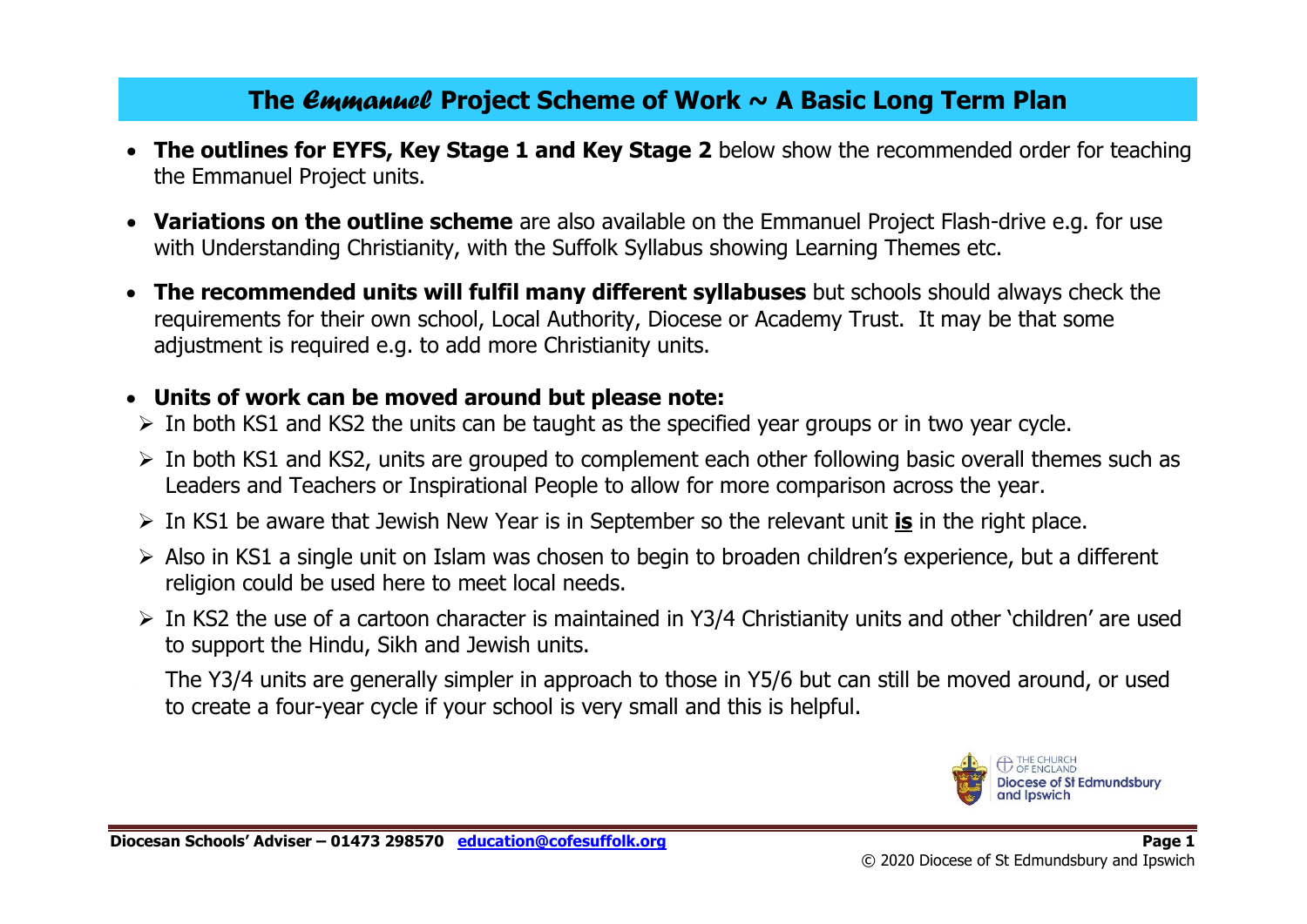| <b>Autumn 1</b>                                                   | <b>Autumn 2</b>                                                           | <b>Spring 1</b>                                                 | <b>Spring 2</b>                                                              | <b>Summer 1</b>                                                        | <b>Summer 2</b>                                                  |
|-------------------------------------------------------------------|---------------------------------------------------------------------------|-----------------------------------------------------------------|------------------------------------------------------------------------------|------------------------------------------------------------------------|------------------------------------------------------------------|
| Why is the<br>word 'God' so<br>important to<br><b>Christians?</b> | Why do<br><b>Christians</b><br>perform<br>nativity plays<br>at Christmas? | How can we<br>help others<br>when they<br>need it?              | Why do<br><b>Christians put</b><br>a cross in an<br><b>Easter</b><br>garden? | <b>What makes</b><br>every single<br>person<br>unique and<br>precious? | How can we<br>care for our<br>wonderful<br>world?                |
|                                                                   |                                                                           |                                                                 |                                                                              |                                                                        |                                                                  |
| <b>CREATION 1</b>                                                 | <b>INCARNATION 1</b>                                                      | <b>SALVATION 2</b>                                              | <b>SALVATION 1</b>                                                           | <b>INCARNATION 2</b>                                                   | <b>CREATION 2</b>                                                |
| <b>Including an</b><br>encounter with                             | <b>Including an</b><br>encounter with                                     | <b>Including an</b><br>encounter with                           | <b>Including an</b><br>encounter with                                        | <b>Including an</b><br>encounter with                                  | <b>Including an</b><br>encounter with                            |
| <b>A Muslim</b><br>whispering Allah<br>in a baby's ear            | <b>A Muslim story:</b><br><b>Muhammad and</b><br>the Ants                 | A Sikh story: Har<br><b>Gobind and the</b><br><b>52 Princes</b> | <b>A Buddhist story:</b><br><b>The Monkey King</b>                           | <b>Hindus</b><br>celebrating at<br><b>Raksha Bandhan</b>               | <b>Tu be Shevat: the</b><br><b>Jewish 'Birthday</b><br>of Trees' |

## **The** *Emmanuel* **Project – Long Term Plan for Reception**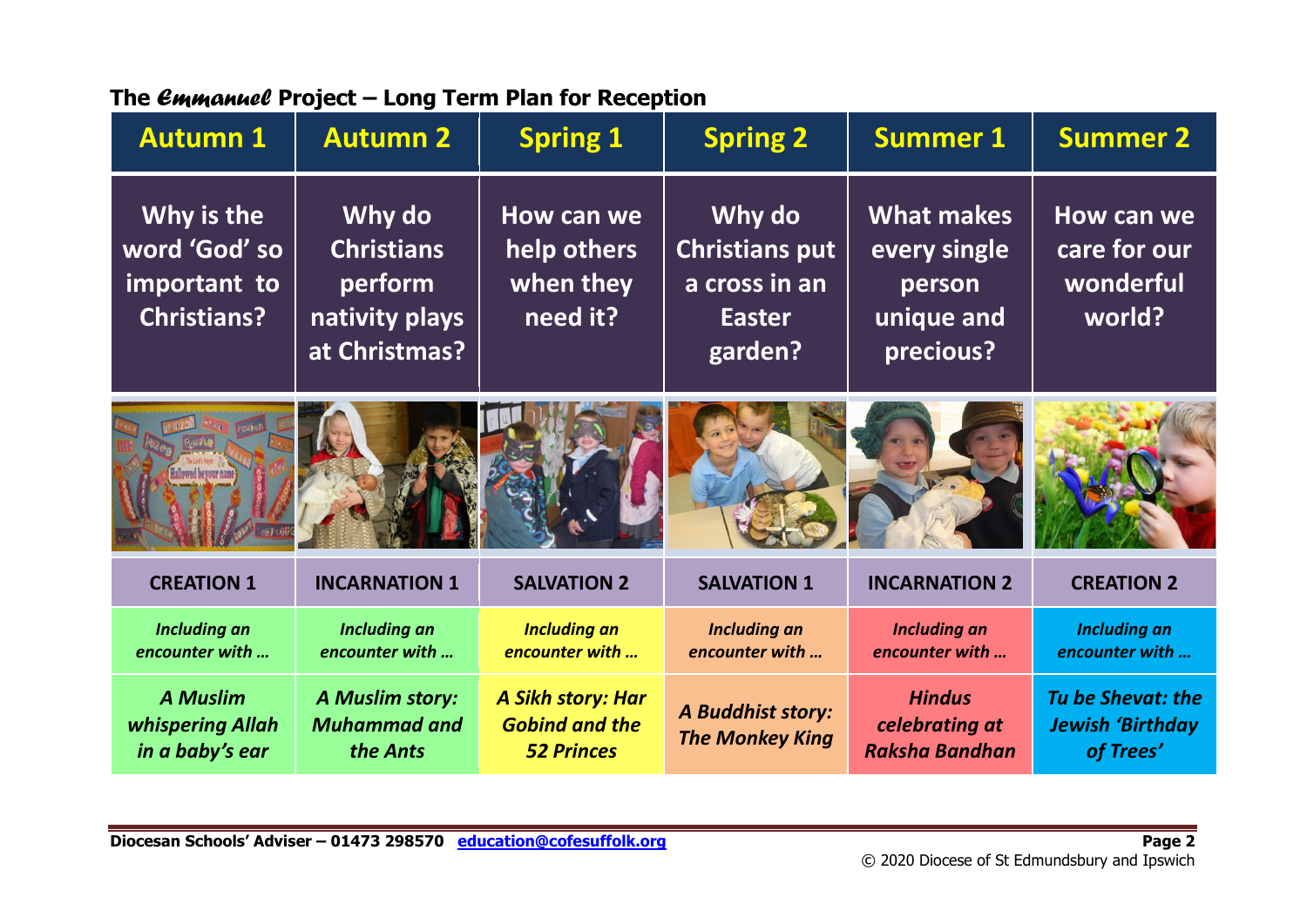## **The** *Emmanuel* **Project – Basic Long Term Plan for Key Stage 1**

| <b>Autumn 1</b>                                                              | <b>Autumn 2</b>                                                                 | <b>Spring 1</b>                                                   | <b>Spring 2</b>                                                    | <b>Summer 1</b>                                                                                              | <b>Summer 2</b>                                                           |           |
|------------------------------------------------------------------------------|---------------------------------------------------------------------------------|-------------------------------------------------------------------|--------------------------------------------------------------------|--------------------------------------------------------------------------------------------------------------|---------------------------------------------------------------------------|-----------|
| <b>Christianity</b>                                                          | <b>Judaism</b>                                                                  | <b>Christianity</b>                                               | <b>Christianity</b>                                                | <b>Christianity</b>                                                                                          | <b>Judaism</b>                                                            | Year      |
| Baptism / church                                                             | Mitzvot /                                                                       | Parables / gospel                                                 | Prayer / worship                                                   | Emmanuel / Holy                                                                                              | Tefillah/ blessings                                                       | 1         |
| <b>Why is belonging</b>                                                      | tzedakah                                                                        |                                                                   |                                                                    | <b>Spirit</b>                                                                                                |                                                                           | <b>or</b> |
| to God and the<br>church family<br><i>important to</i><br><b>Christians?</b> | Why is learning to<br>do good deeds so<br><i>important to</i><br>Jewish people? | <b>What did Jesus</b><br>teach about God in<br>his parables?      | <b>Why do Christians</b><br>pray to God and<br><b>worship him?</b> | <b>How does celebrating</b><br><b>Pentecost remind</b><br><b>Christians that God is</b><br>with them always? | <b>Why do Jewish</b><br>families say so many<br>prayers and<br>blessings? | Year<br>A |
| <b>Autumn 1</b>                                                              | <b>Autumn 2</b>                                                                 | <b>Spring 1</b>                                                   | <b>Spring 2</b>                                                    | <b>Summer 1</b>                                                                                              | <b>Summer 2</b>                                                           |           |
| <b>Judaism</b>                                                               | <b>Christianity</b>                                                             | <b>Islam</b>                                                      | <b>Christianity</b>                                                | <b>Christianity</b>                                                                                          | <b>Judaism</b>                                                            | Year      |
| Teshuvah / G-D                                                               | Saviour / Jesus                                                                 | Allah / mercy                                                     | Resurrection / joy                                                 | Disciple / faith                                                                                             | Torah / rabbi                                                             | 2         |
| <b>Why do Jewish</b>                                                         | <b>Why was Jesus</b>                                                            | <b>How do some</b>                                                | <b>What are the best</b>                                           | <b>Why do Christians</b>                                                                                     | <b>Why is the Torah</b>                                                   | <b>or</b> |
| families talk about<br>repentance at<br><b>New Year?</b>                     | given the name<br><i>'saviour'?</i>                                             | <b>Muslims show</b><br>Allah is<br>compassionate<br>and merciful? | symbols of Jesus'<br>death & resurrection<br>at Easter?            | trust Jesus and<br><b>follow him?</b>                                                                        | such a joy for the<br><b>Jewish community?</b>                            | Year<br>B |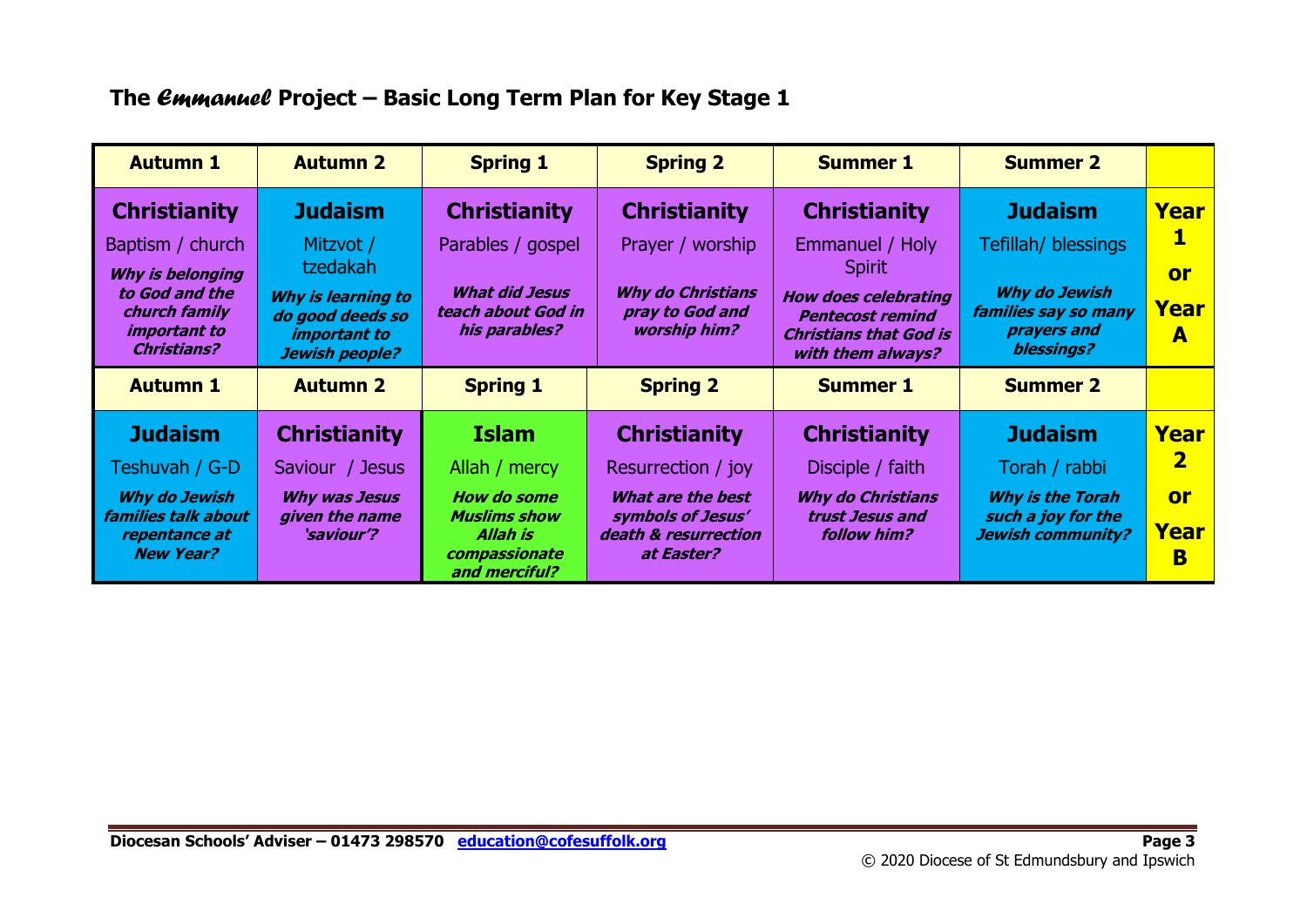## **The** *Emmanuel* **Project – Basic Long Term Plan for Lower Key Stage 2**

| <b>Autumn 1</b>                                                                                                        | <b>Autumn 2</b>                                                                                    | <b>Spring 1</b>                                                           | <b>Spring 2</b>                                                                                               | <b>Summer 1</b>                                                                                         | <b>Summer 2</b>                                                                                                    |                              |
|------------------------------------------------------------------------------------------------------------------------|----------------------------------------------------------------------------------------------------|---------------------------------------------------------------------------|---------------------------------------------------------------------------------------------------------------|---------------------------------------------------------------------------------------------------------|--------------------------------------------------------------------------------------------------------------------|------------------------------|
| <b>Christianity</b><br><b>How do Christians</b><br>show that<br>reconciliation with<br>God and others is<br>important? | <b>Islam</b><br>How does a<br><b>Muslim show their</b><br>submission and<br>obedience to<br>Allah? | <b>Hinduism</b><br><b>Why do Hindus</b><br>want to collect<br>good karma? | <b>Christianity</b><br>Is the cross a symbol<br>of love, sacrifice or<br>commitment for<br><b>Christians?</b> | <b>Christianity</b><br><b>What do Christians</b><br>mean when they talk<br>about the Kingdom of<br>God? | <b>Judaism</b><br><b>What symbols and</b><br>stories help Jewish<br>people remember<br>their covenant with<br>God? | Year<br>3<br>0r<br>Year<br>A |
| <b>Autumn 1</b>                                                                                                        | <b>Autumn 2</b>                                                                                    |                                                                           |                                                                                                               |                                                                                                         |                                                                                                                    |                              |
|                                                                                                                        |                                                                                                    | <b>Spring 1</b>                                                           | <b>Spring 2</b>                                                                                               | <b>Summer 1</b>                                                                                         | <b>Summer 2</b>                                                                                                    |                              |

NB There are 3 additional Christianity units to choose from on the Emmanuel Project flashdrive.